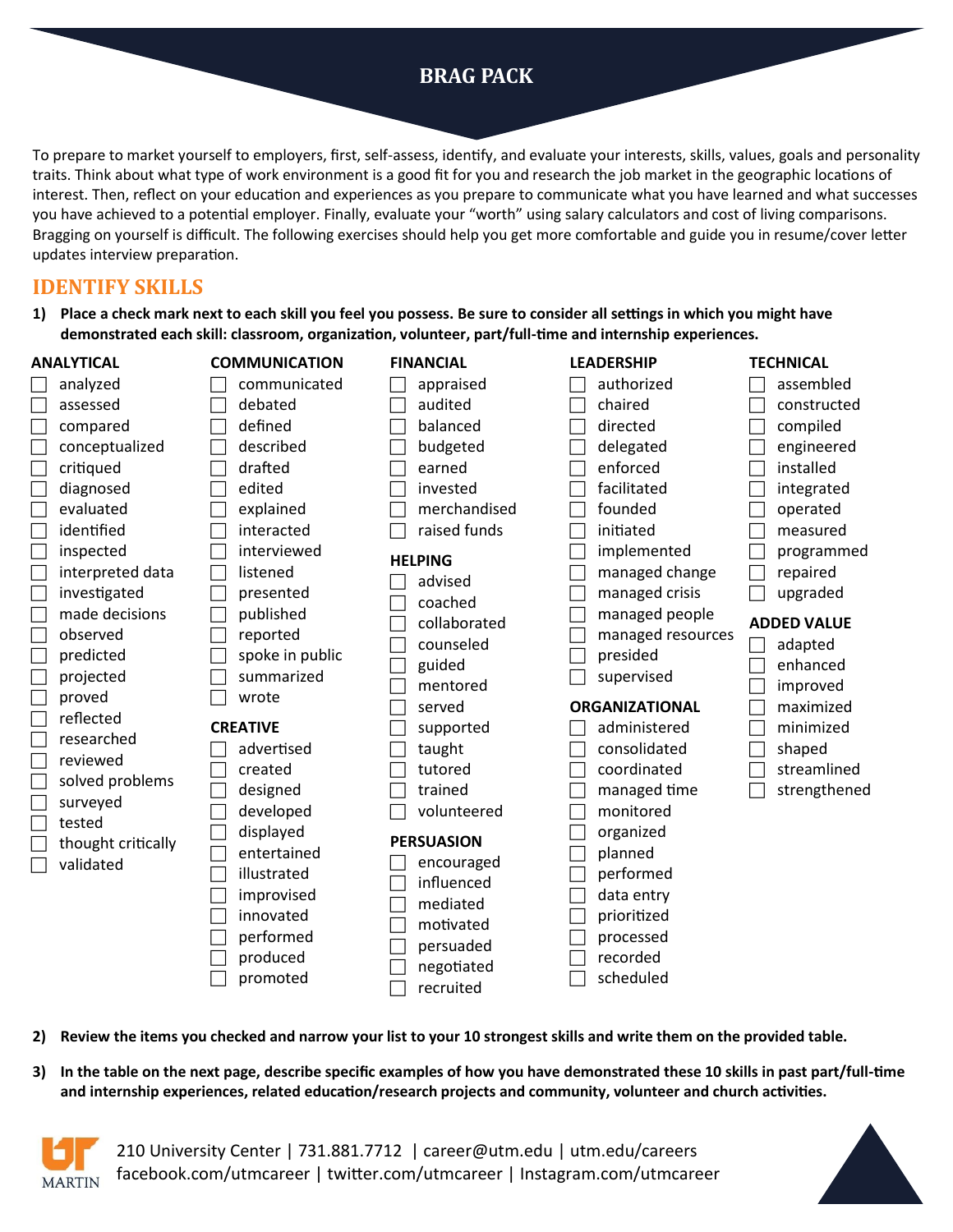| <b>TRANSFERABLE SKILLS</b> | <b>PART-TIME JOBS</b><br><b>TEMPORARY JOBS</b><br><b>INTERNSHIPS</b>       | <b>RELATED EDUCATION,</b><br>PROJECTS AND/OR RESEARCH                                                      | <b>COMMUNITY ACTIVITIES</b><br><b>VOLUNTEER WORK</b><br><b>CHURCH ACTIVITIES</b>    |
|----------------------------|----------------------------------------------------------------------------|------------------------------------------------------------------------------------------------------------|-------------------------------------------------------------------------------------|
| E.g. Delegated             | Team leader at chain<br>restaurant. Oversaw 10 other<br>servers per shift. | <b>Marketing Team Project:</b><br>Initiated leadership for team of<br>4 to complete marketing<br>campaign. | President of social fraternity.<br>Delegated to 5 other executive<br>board members. |
| 1.                         |                                                                            |                                                                                                            |                                                                                     |
| 2.                         |                                                                            |                                                                                                            |                                                                                     |
| 3.                         |                                                                            |                                                                                                            |                                                                                     |
| 4.                         |                                                                            |                                                                                                            |                                                                                     |
| 5.                         |                                                                            |                                                                                                            |                                                                                     |
| 6.                         |                                                                            |                                                                                                            |                                                                                     |
| 7.                         |                                                                            |                                                                                                            |                                                                                     |
| 8.                         |                                                                            |                                                                                                            |                                                                                     |
| 9.                         |                                                                            |                                                                                                            |                                                                                     |
| 10.                        |                                                                            |                                                                                                            |                                                                                     |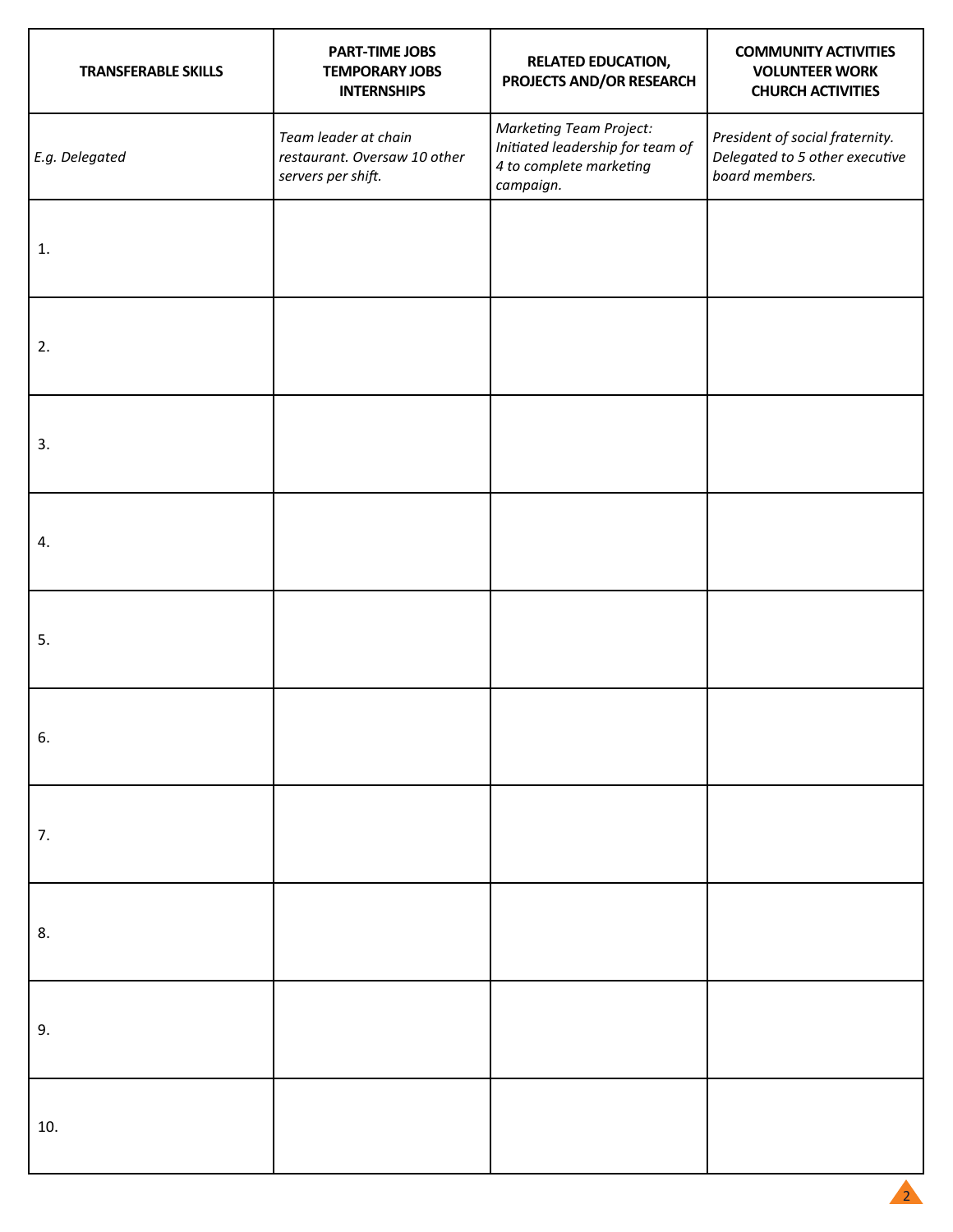## **IDENTIFY WORK VALUES**

| The following list describes a variety of ways people obtain satisfaction from their jobs. This list and the following process may help<br>you clarify your values (what is important to you) in relation to the world of work. |                                                                          |
|---------------------------------------------------------------------------------------------------------------------------------------------------------------------------------------------------------------------------------|--------------------------------------------------------------------------|
| 1) Read each definition and check the items you would like as part of your ideal job.                                                                                                                                           | 2) Review the items you have checked,                                    |
| Help Society: Involved in contributing to betterment of communities or world.<br>Help Others: Involved in helping people directly.                                                                                              | identify the 10 items you want most in<br>a position and list them here: |
| Aesthetics: Make beautiful things and contribute to the beauty of the world.                                                                                                                                                    |                                                                          |
| Creativity: Create new ideas, programs, products, organizational structures or<br>anything else not following a format previously developed by others.                                                                          |                                                                          |
| Work Alone: Do projects alone, without significant amount of contact with others.                                                                                                                                               |                                                                          |
| Public Contact: Have a lot of day-to-day contact with people.                                                                                                                                                                   |                                                                          |
| Collaboration: Have close working relationships; work as team toward common<br>goals.                                                                                                                                           |                                                                          |
| Friendships: Develop personal relationships with people as a result of work<br>activities.                                                                                                                                      |                                                                          |
| Competition: Engage in activities that pit my abilities against others with clear "win"<br>and "lose" outcomes.                                                                                                                 |                                                                          |
| Knowledge: Engage in pursuit of knowledge, truth, and understanding for<br>knowledge sake.                                                                                                                                      |                                                                          |
| Intellectual Status: Be regarded as a person of high intelligence or as one who is an<br>acknowledged "expert" in field.                                                                                                        |                                                                          |
| Recognition: Be recognized by others for quality work in a visible or public way.                                                                                                                                               |                                                                          |
| Achievement: Have personal satisfaction and feeling of accomplishment in position.                                                                                                                                              |                                                                          |
| Supervisory Relationship: Have a fair supervisor with whom I get along well.                                                                                                                                                    |                                                                          |
| Power and Authority: Allowed to plan, lay out, supervise, and be directly<br>responsible for work activities.                                                                                                                   | 3) Brainstorm how you have demonstrated<br>these values in the past:     |
| Make Decisions: Have the power to decide courses of action, policies, etc.                                                                                                                                                      |                                                                          |
| Fast Pace: Work in circumstances where there are fast-paced activities and work<br>must be done rapidly.                                                                                                                        |                                                                          |
| Excitement: Experience a high degree of (or frequent) excitement at work.                                                                                                                                                       |                                                                          |
| Adventure: Work activities involve frequent risk-taking.                                                                                                                                                                        |                                                                          |
| Change and Variety: Work responsibilities change frequently in content and setting.                                                                                                                                             |                                                                          |
| Independence: Entrusted to determine nature of work and how approach it<br>without significant direction; do not have to do what others tell me to do.                                                                          |                                                                          |
| Time Freedom: Complete work responsibilities according to my own schedule; no<br>specific working hours required.                                                                                                               |                                                                          |
|                                                                                                                                                                                                                                 |                                                                          |
| Way of Life: Position allows me to maintain own identity in workplace: dress,<br>speech, office decorations, listening to music, eating at my desk, etc.                                                                        |                                                                          |
| Location: Find a place to live (town, geographical area) which is conducive to my<br>lifestyle and affords me the opportunity to do the things I enjoy most.                                                                    |                                                                          |
| Surroundings: Physical environment appeals to me: temperature, noise level,<br>privacy, office view, cleanliness, newness of building, furniture, decorating, etc.                                                              |                                                                          |
| Stability: Work routine and job duties are predictable and not likely to change over<br>a long period of time.                                                                                                                  |                                                                          |
| Security: Assured of keeping my job with a reasonable financial reward.                                                                                                                                                         |                                                                          |

 $\overline{a}$ 

 $\overline{a}$